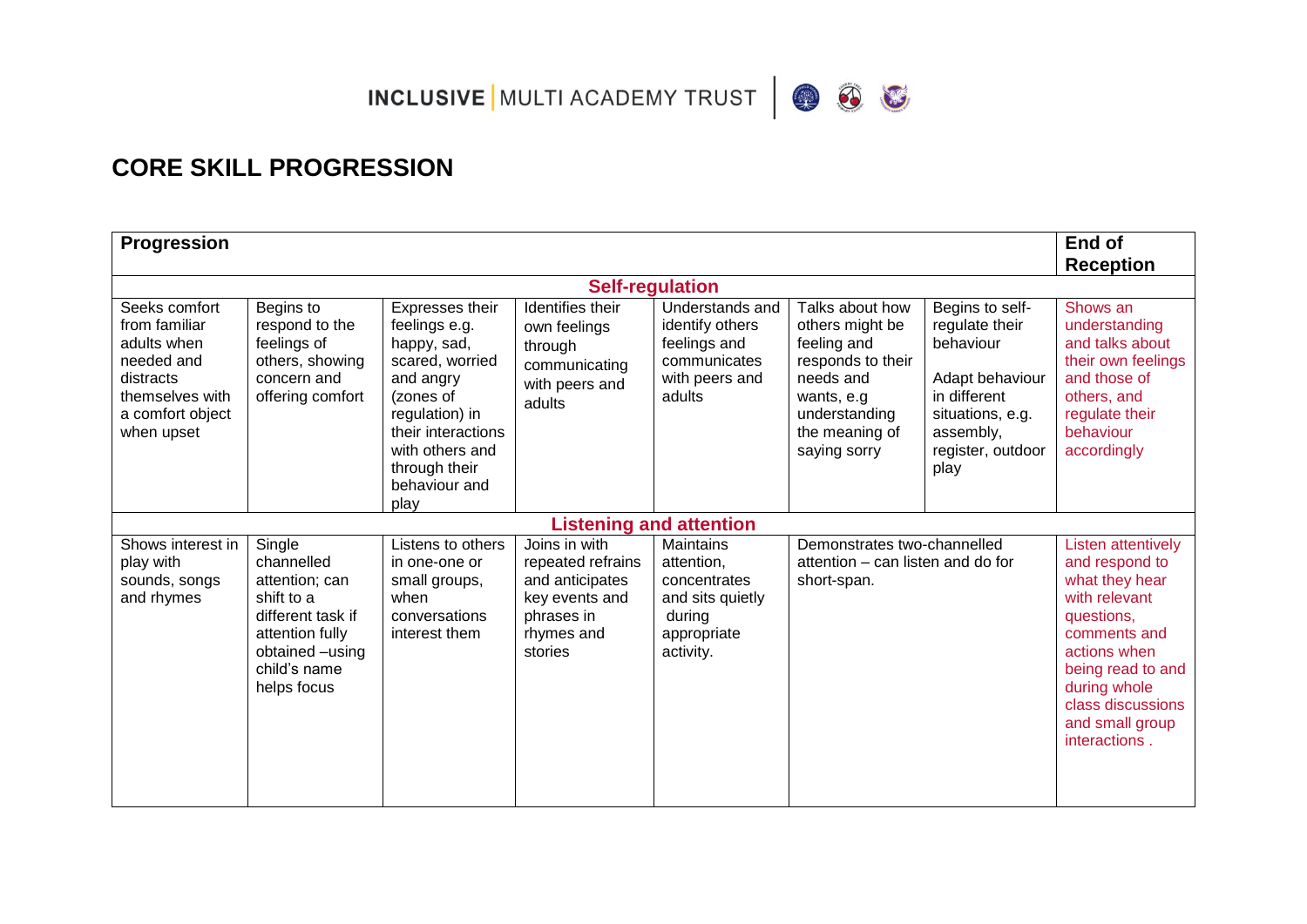



|                                                                                        | <b>Respect each other and the environment (E Safety)</b>                                |                                                                                                                               |                                                                                       |                                                                                                                                                                               |                                                                                                                                                                                                                                            |                                                                                                                                                                      |                                                                                                                                                                                                                                           |  |  |
|----------------------------------------------------------------------------------------|-----------------------------------------------------------------------------------------|-------------------------------------------------------------------------------------------------------------------------------|---------------------------------------------------------------------------------------|-------------------------------------------------------------------------------------------------------------------------------------------------------------------------------|--------------------------------------------------------------------------------------------------------------------------------------------------------------------------------------------------------------------------------------------|----------------------------------------------------------------------------------------------------------------------------------------------------------------------|-------------------------------------------------------------------------------------------------------------------------------------------------------------------------------------------------------------------------------------------|--|--|
| Builds a sense of<br>own immediate<br>family and<br>relations and<br>pets              | Observes and<br>notices things in<br>their<br>environment e.g.<br>plants and<br>animals | Learns that they<br>have similarities<br>and differences<br>that connect<br>them to, and<br>distinguish them<br>from, others. | Joins in with<br>family customs<br>and routines and<br>is able to talk<br>about them. | Demonstrates<br>care and<br>concern for living<br>things and the<br>environment and<br>begins to<br>understand what<br>effect their<br>behaviour has<br>on the<br>environment | Recognises and<br>talks about<br>similarities and<br>differences<br>between<br>themselves and<br>others, and<br>among families,<br>communities,<br>cultures and<br>traditions e.g. 'I<br>celebrate Diwali',<br>'I celebrate<br>Christmas'. | <b>Makes</b><br>observations of<br>their<br>environment<br>including<br>animals and<br>plants and<br>explain why<br>some things<br>occur, and talks<br>about changes | Notices,<br>understands and<br>explains<br>similarities and<br>differences in<br>their living<br>environment and<br>community                                                                                                             |  |  |
| Begisn to say<br>some numbers<br>in order, some of<br>which are in the<br>right order. | Counts verbally<br>as far as they<br>can go in their<br>play.                           | Points or<br>touches each<br>item saying one<br>number name<br>for each item<br>using the stable<br>order of 1, 2,3,<br>4, 5. | <b>Counting</b><br>Begins to<br>recognise<br>numerals 0-10.                           | Links numerals<br>with amounts up<br>to 5 and maybe<br>beyond.                                                                                                                | Demonstrates<br>increasing<br>confidence at<br>putting numerals<br>in order 0-10                                                                                                                                                           | Matches the<br>numeral with<br>groups of items<br>to show how<br>many there are<br>(up to 10).                                                                       | <b>Verbally counts</b><br>beyond 20,<br>recognising the<br>pattern of the<br>counting system.<br><b>Compares</b><br>quantities up to<br>10, in different<br>contexts<br>(recognising that<br>one number is<br>greater than the<br>other). |  |  |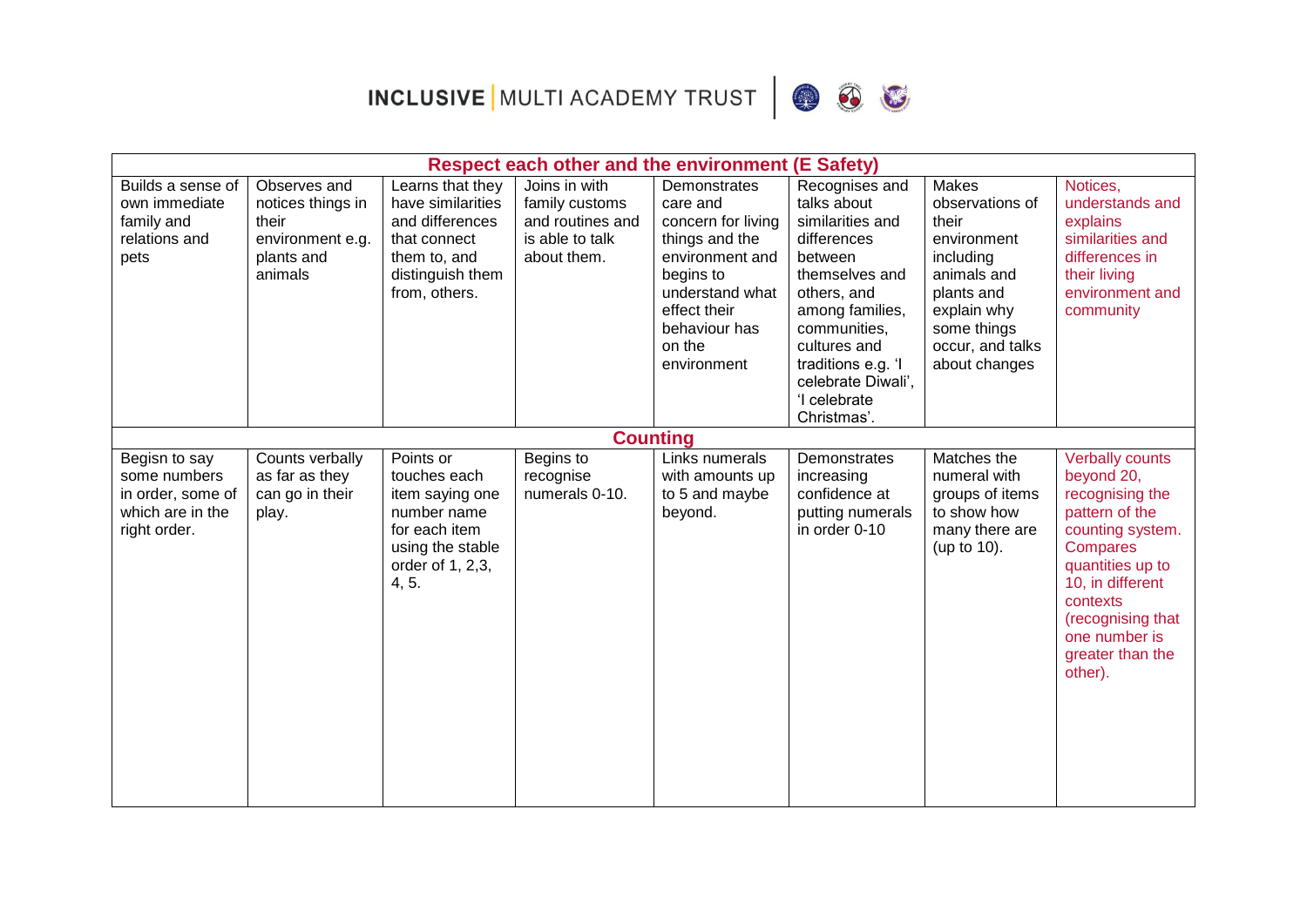INCLUSIVE MULTI ACADEMY TRUST  $\bigotimes$   $\bigotimes$ 



|                                                                                                               |                                                                                                                                                                                                                                                   |                                                                                                                                                                                                                                                         | <b>Reasoning</b>                                                                                                                                                                             |                                                                                                                                     |                                                                                                                                                                                                            |                                                                                                                                                                                   |                                                                                                                                                                                            |
|---------------------------------------------------------------------------------------------------------------|---------------------------------------------------------------------------------------------------------------------------------------------------------------------------------------------------------------------------------------------------|---------------------------------------------------------------------------------------------------------------------------------------------------------------------------------------------------------------------------------------------------------|----------------------------------------------------------------------------------------------------------------------------------------------------------------------------------------------|-------------------------------------------------------------------------------------------------------------------------------------|------------------------------------------------------------------------------------------------------------------------------------------------------------------------------------------------------------|-----------------------------------------------------------------------------------------------------------------------------------------------------------------------------------|--------------------------------------------------------------------------------------------------------------------------------------------------------------------------------------------|
| Explores and<br>arranges items<br>in their own<br>patterns e.g.<br>lining up toys,<br>sorting in to<br>groups | Explores<br>differences in<br>size, length,<br>weight, capacity<br>and number<br>using words<br>such as giant,<br>big, tiny, heavy,<br>full, empty.                                                                                               | Begins to<br>compare and<br>recognise<br>changes in<br>numbers of<br>things, using<br>words like more,<br>lots of or the<br>same.                                                                                                                       | Compares two<br>small groups of<br>up to 5 objects,<br>saying when they<br>are the same<br>number of<br>objects in each<br>group e.g. you've<br>got 2, I've got 2,<br>we've got the<br>same. | In everyday<br>contexts, finds<br>the longer or<br>shorter, heavier<br>or lighter, more<br>or less full of<br>items.                | <b>Uses</b><br>mathematical<br>language e.g.<br>more, less to<br>describe<br>different<br>quantities                                                                                                       | <b>Tackles</b><br>problems<br>involving<br>predictions and<br>discussion of<br>comparisons<br>and explain how<br>they're going to<br>find the solution<br>or how it was<br>found. | Look for patterns<br>and relationships,<br>spot connections,<br>have a go, talk to<br>adults and peers<br>about what they<br>notice and not be<br>afraid to make<br>mistakes.              |
|                                                                                                               |                                                                                                                                                                                                                                                   |                                                                                                                                                                                                                                                         |                                                                                                                                                                                              |                                                                                                                                     |                                                                                                                                                                                                            |                                                                                                                                                                                   |                                                                                                                                                                                            |
|                                                                                                               |                                                                                                                                                                                                                                                   |                                                                                                                                                                                                                                                         | <b>Managing self (Oral Health)</b>                                                                                                                                                           |                                                                                                                                     |                                                                                                                                                                                                            |                                                                                                                                                                                   |                                                                                                                                                                                            |
| Independently<br>uses the toilet<br>Knows to get<br>and use a tissue<br>to blow and wipe<br>their nose        | Adult support<br>needed when<br>putting on or<br>removing coat<br>Follows adult<br>model of<br>personal hygiene<br>measures such<br>as washing of<br>hands<br>Begins to use<br>one piece of<br>cutlery (fork or<br>spoon) to eat<br>independently | Confidently puts<br>on coat, needing<br>support with zips<br>or buttons<br><b>Follows</b><br>personal<br>hygiene<br>measures such<br>as washing of<br>hands, with the<br>support of an<br>adult<br>Uses knife and<br>fork to tear food<br>whilst eating | Demonstrates<br>independence<br>with the doing up<br>of zip or button<br>Independently<br>follows personal<br>hygiene measures<br>Beginning to cut<br>with a knife and<br>fork with support  | Needing some<br>support with<br>strategies when<br>dressing and<br>undressing<br>Eats with a knife<br>and fork with<br>some support | Needing some<br>support with<br>strategies when<br>dresses and<br>undresses.<br>showing a<br>responsibility for<br>and presentation<br>of clothing items<br>Eats with a knife<br>and fork<br>independently | Independence<br>for changing<br>clothes<br>demonstrated<br>with some<br>support needed<br>for key items<br>such as socks<br>Independently<br>cuts their own<br>food               | <b>Demonstrates</b><br>effective self-help<br>by changing<br>independently,<br>and knowing and<br>demonstrating<br>steps to manage<br>personal hygiene<br>(including<br>brushing of teeth) |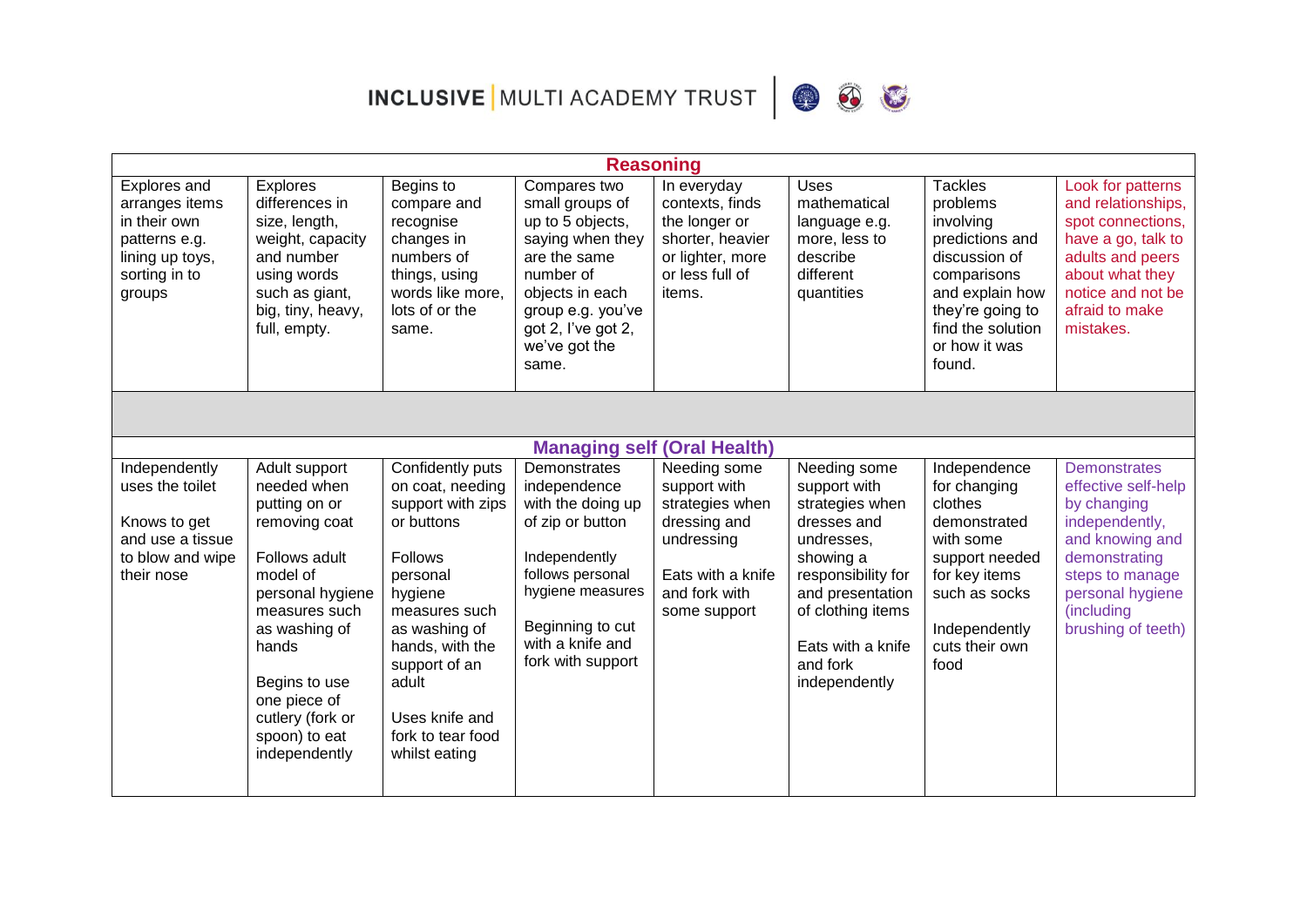INCLUSIVE MULTI ACADEMY TRUST  $\bigcirc$   $\bigcirc$ 



|                                                                                                      |                                                                                                                                                               |                                                                                                      | <b>Understanding of story structure</b>                                                                        |                                                                                                                                                  |                                                                                                                                                                             |                                                                                                                               |                                                                                                                                                                     |  |
|------------------------------------------------------------------------------------------------------|---------------------------------------------------------------------------------------------------------------------------------------------------------------|------------------------------------------------------------------------------------------------------|----------------------------------------------------------------------------------------------------------------|--------------------------------------------------------------------------------------------------------------------------------------------------|-----------------------------------------------------------------------------------------------------------------------------------------------------------------------------|-------------------------------------------------------------------------------------------------------------------------------|---------------------------------------------------------------------------------------------------------------------------------------------------------------------|--|
| Listens to and<br>follows along<br>with familiar<br>stories, shared<br>by an adult                   | Joins in or<br>imitates the<br>retelling of<br>repeated parts of<br>a story, such as<br>"We're going on<br>a bear hunt,<br>we're going to<br>catch a big one" | Recalls known<br>stories or story<br>language when<br>retelling to a<br>child or adult               | <b>Actively listens</b><br>and engages<br>with new stories<br>shared by an<br>adult                            | Understands<br>stories have a<br>beginning middle<br>and end,<br>predicting what<br>might come next                                              | Identifies and uses patterns of<br>language that signal the beginning,<br>middle or end of a story, such as<br>"Once upon a time" or "They all<br>lived happily ever after" |                                                                                                                               | <b>Using story</b><br>language,<br>children create<br>and tell stories<br>with characters, a<br>setting and a<br>clear sequence<br>of beginning,<br>middle and end. |  |
|                                                                                                      | Early writing skills (Correct pencil grip and posture, letter formation)                                                                                      |                                                                                                      |                                                                                                                |                                                                                                                                                  |                                                                                                                                                                             |                                                                                                                               |                                                                                                                                                                     |  |
| Uses fist grip to<br>hold pencil,<br>random mark<br>making, starting<br>at any point on<br>the paper | Uses 4-finger grip<br>to hold pencil,<br>mark marking<br>moving left to<br>right                                                                              | Uses 4-finger<br>grip to hold<br>pencil, symbols<br>that represent<br>letter moving left<br>to right | Uses the<br>beginnings of<br>frog pencil grip to<br>hold pencil,<br>forming mock<br>letters and/ or<br>symbols | Uses Frog pencil<br>grip to hold<br>pencil, forming<br>random letters<br>left to right<br>Sits at table,<br>developing<br>posture for<br>writing | Uses the<br>beginnings of<br>tripod grip to<br>hold pencil,<br>forming letters<br>and leaving<br>appropriate<br>spaces<br>Sits at table<br>straight to write                | Confidently uses<br>tripod grip to<br>form most letter<br>correctly, using<br>some ascenders<br>and descenders                | Uses the correct<br>letter formation to<br>compose a<br>simple sentence                                                                                             |  |
|                                                                                                      |                                                                                                                                                               |                                                                                                      |                                                                                                                | <b>Cutting skills</b>                                                                                                                            |                                                                                                                                                                             |                                                                                                                               |                                                                                                                                                                     |  |
| Holds scissors,<br>often with both<br>hands, learning<br>to open and<br>close the blades             | Opens/closes<br>blades (not<br>ready to use<br>them on paper<br>yet)                                                                                          | Uses the correct<br>scissor hold                                                                     | Starts snipping<br>paper (not<br>moving forward<br>with the scissors<br>but making small<br>snips)             | Cuts straight line<br>(within 2cm from<br>the drawn line,<br>improving in<br>accuracy)                                                           | Cuts curved line<br>(a 1cm curved<br>line, within 1cm<br>from the line<br>drawn)                                                                                            | Cuts circle<br>shape (a circle<br>of 15cm in<br>diameter, within<br>2cm from the<br>drawn line,<br>improving to<br>about 1cm) | <b>Cuts complex</b><br>shapes, such as<br>figures, using<br>their preferred<br>hand.                                                                                |  |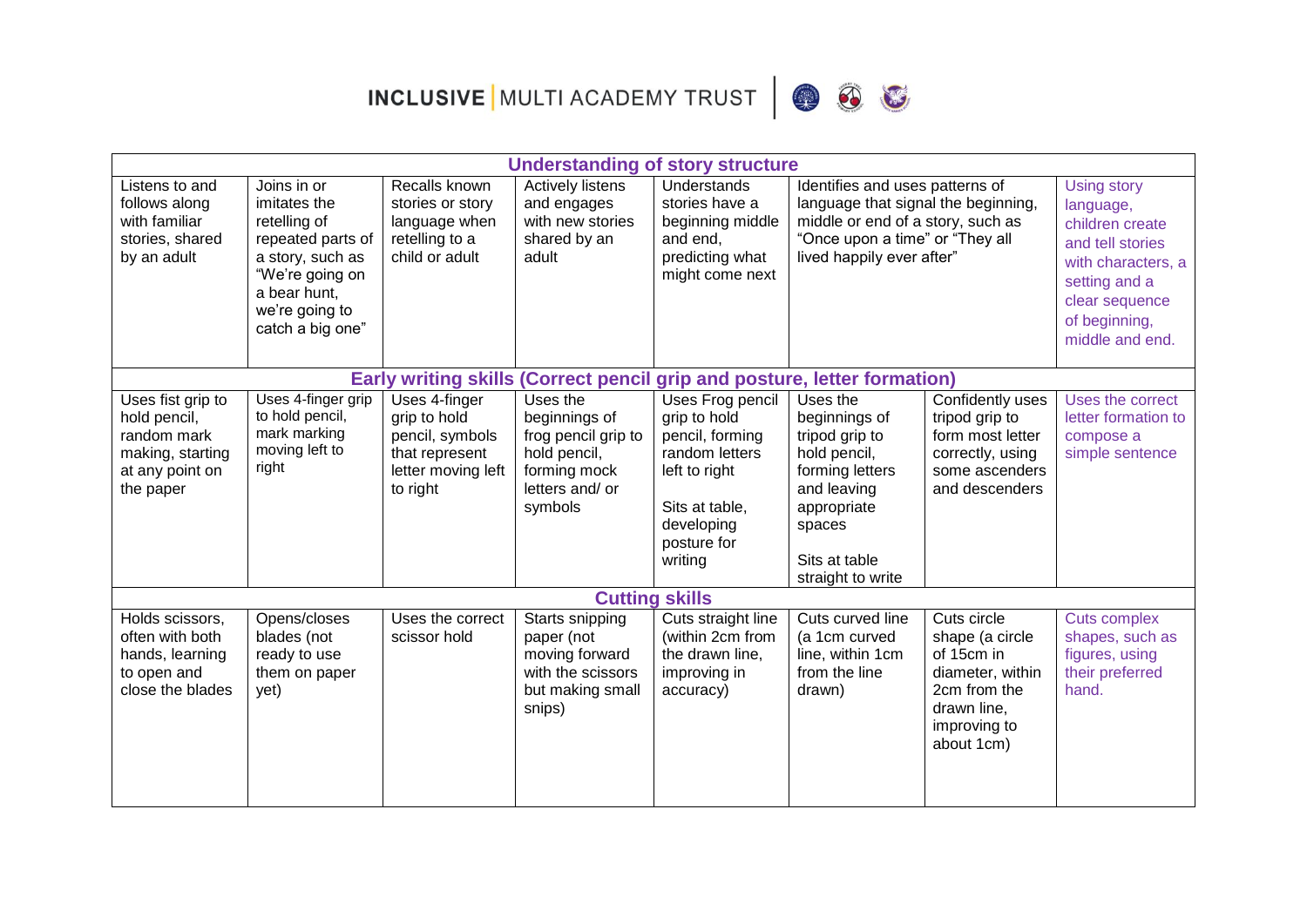



|                                                  | <b>Forming positive relationships</b>                    |                                                                                                               |                                                                                                                                                      |                                                                                                                                                         |                                                                                                                                                     |                                                                                                                                                                                        |                                                                                                                                                                                                                                                   |  |  |
|--------------------------------------------------|----------------------------------------------------------|---------------------------------------------------------------------------------------------------------------|------------------------------------------------------------------------------------------------------------------------------------------------------|---------------------------------------------------------------------------------------------------------------------------------------------------------|-----------------------------------------------------------------------------------------------------------------------------------------------------|----------------------------------------------------------------------------------------------------------------------------------------------------------------------------------------|---------------------------------------------------------------------------------------------------------------------------------------------------------------------------------------------------------------------------------------------------|--|--|
| Shows an<br>interest in others<br>and their play | Demonstrates<br>turn taking and<br>kindness to<br>others | Demonstrates<br>confidence in<br>small group<br>games, waiting<br>for turn, sharing<br>and praising<br>others | Uses strategies<br>to demonstrate<br>understanding of<br>how to be a good<br>friend, such as<br>offering help or<br>asking someone<br>if they are ok | Notices when<br>others are<br>unhappy or<br>cross and<br>strategies to<br>support or get<br>help from an<br>adult, such as<br>using the<br>network hand | Demonstrates<br>how to approach<br>moments of<br>conflict and offer<br>or ask for help,<br>showing an<br>understanding of<br>'right' and<br>'wrong' | Follows school<br>rules, behaving<br>positively to<br>others.<br>Recognises<br>examples of<br>anti-social<br>behaviour,<br>asking for help<br>when<br>demonstrated<br>by another child | Demonstrates an<br>awareness of<br>what a positive<br>and negative<br>relationship is,<br>shows empathy<br>in a range of<br>situations and<br>holds positive<br>relationships with<br>children and<br>adults, feeling<br>good about<br>themselves |  |  |
|                                                  |                                                          |                                                                                                               |                                                                                                                                                      |                                                                                                                                                         |                                                                                                                                                     |                                                                                                                                                                                        |                                                                                                                                                                                                                                                   |  |  |
|                                                  |                                                          |                                                                                                               | Phonic skills, awareness of environmental sounds and speech sounds/reading                                                                           |                                                                                                                                                         |                                                                                                                                                     |                                                                                                                                                                                        |                                                                                                                                                                                                                                                   |  |  |
| Begins to hear                                   | Repeats the                                              | Recognises                                                                                                    | <b>Blends sounds</b>                                                                                                                                 | <b>Blends sounds</b>                                                                                                                                    | Reads CVC                                                                                                                                           | Reads CVCC                                                                                                                                                                             | Reads short                                                                                                                                                                                                                                       |  |  |
| sounds in the                                    | emphasis on the                                          | initial sounds                                                                                                | into words orally.                                                                                                                                   | to read words.                                                                                                                                          | words (eg.                                                                                                                                          | and CCVC                                                                                                                                                                               | sentences in a                                                                                                                                                                                                                                    |  |  |
| environment.                                     | initial sound in                                         | (set 1) and                                                                                                   | Recognise                                                                                                                                            |                                                                                                                                                         | Cat/dog).                                                                                                                                           | words (eg. List,                                                                                                                                                                       | story                                                                                                                                                                                                                                             |  |  |
| Recognises<br>familiar<br>prints/logos           | any word e.g.<br>bbbball                                 | sounds that are<br>familiar to them<br>e.g. 'm' for mum                                                       | $digraphs - ch,$<br>sh, th, ng, and nk                                                                                                               |                                                                                                                                                         |                                                                                                                                                     | swam).                                                                                                                                                                                 | book/phonics<br>book.                                                                                                                                                                                                                             |  |  |
|                                                  |                                                          |                                                                                                               | <b>Design and making</b>                                                                                                                             | (EAD/Construction)                                                                                                                                      |                                                                                                                                                     |                                                                                                                                                                                        |                                                                                                                                                                                                                                                   |  |  |
| Shows an                                         | Constructs with                                          | Talks about                                                                                                   | Mixes colours to                                                                                                                                     | Explores with                                                                                                                                           | Confidently uses                                                                                                                                    | Confidently uses                                                                                                                                                                       | Safely uses a                                                                                                                                                                                                                                     |  |  |
| interest in using                                | a purpose using                                          | what they have                                                                                                | make a new                                                                                                                                           | different tools,                                                                                                                                        | a range of tools                                                                                                                                    | different joining                                                                                                                                                                      | variety of                                                                                                                                                                                                                                        |  |  |
| various                                          | different                                                | made.                                                                                                         | colour.                                                                                                                                              | techniques and                                                                                                                                          | including                                                                                                                                           | techniques                                                                                                                                                                             | materials, tools                                                                                                                                                                                                                                  |  |  |
| construction                                     | construction                                             | <b>Realises tools</b>                                                                                         |                                                                                                                                                      | materials. Not                                                                                                                                          | scissors, stapler,                                                                                                                                  | (glue/tape/string                                                                                                                                                                      | and techniques.                                                                                                                                                                                                                                   |  |  |
| materials around                                 | materials/resour                                         | can be used for                                                                                               | Uses a few                                                                                                                                           | confident in all                                                                                                                                        | hole punch,                                                                                                                                         | ) to create a                                                                                                                                                                          | Shares their                                                                                                                                                                                                                                      |  |  |
| the learning                                     | ces                                                      | a purpose e.g.,                                                                                               | different                                                                                                                                            | but showing                                                                                                                                             | rolling pins,                                                                                                                                       | model                                                                                                                                                                                  | creations,                                                                                                                                                                                                                                        |  |  |
| environment and                                  |                                                          | scissors to cut                                                                                               | constructions                                                                                                                                        | curiosity towards                                                                                                                                       | pastry cutter                                                                                                                                       |                                                                                                                                                                                        | explaining the                                                                                                                                                                                                                                    |  |  |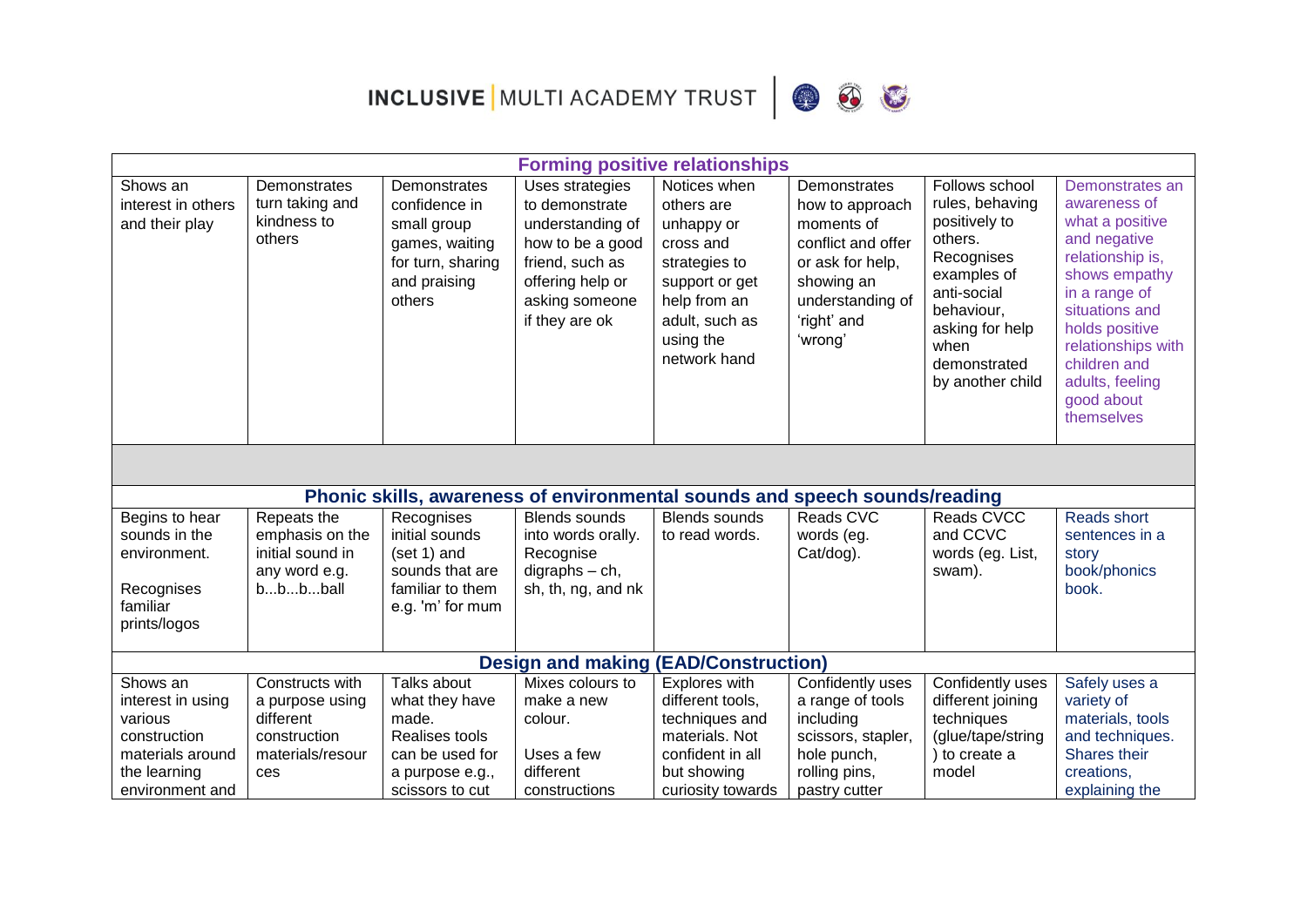



| begins to explore                                                                                                                                                             |                                                                                                                                                                                              |                                                                                                                                                  | resources                                                                                        | different ways of                                                                                |                                                                                                                                                                                         |                                                                                     | process they                                                                                                                                                                                              |  |  |  |
|-------------------------------------------------------------------------------------------------------------------------------------------------------------------------------|----------------------------------------------------------------------------------------------------------------------------------------------------------------------------------------------|--------------------------------------------------------------------------------------------------------------------------------------------------|--------------------------------------------------------------------------------------------------|--------------------------------------------------------------------------------------------------|-----------------------------------------------------------------------------------------------------------------------------------------------------------------------------------------|-------------------------------------------------------------------------------------|-----------------------------------------------------------------------------------------------------------------------------------------------------------------------------------------------------------|--|--|--|
| these                                                                                                                                                                         |                                                                                                                                                                                              |                                                                                                                                                  | confidently, e.g.,                                                                               | working                                                                                          |                                                                                                                                                                                         |                                                                                     | have used and                                                                                                                                                                                             |  |  |  |
|                                                                                                                                                                               |                                                                                                                                                                                              |                                                                                                                                                  | playdough, Lego,                                                                                 |                                                                                                  |                                                                                                                                                                                         |                                                                                     | their end product                                                                                                                                                                                         |  |  |  |
|                                                                                                                                                                               |                                                                                                                                                                                              |                                                                                                                                                  | junk modelling                                                                                   |                                                                                                  |                                                                                                                                                                                         |                                                                                     |                                                                                                                                                                                                           |  |  |  |
| <b>Exploration of Movement</b>                                                                                                                                                |                                                                                                                                                                                              |                                                                                                                                                  |                                                                                                  |                                                                                                  |                                                                                                                                                                                         |                                                                                     |                                                                                                                                                                                                           |  |  |  |
| Walks and runs<br>and is beginning<br>to climb stairs<br>independently                                                                                                        | Experiments with<br>different ways of<br>$moving -$<br>skipping,<br>hopping,<br>climbing, using<br>stilts<br>Rides a bike<br>using feet (not<br>pedals)                                      | <b>Uses</b><br>brooms/spades<br>to dig sand/soil                                                                                                 | Rides<br>trike/bike/scooter<br>confidently by<br>themselves                                      | Balances on/off<br>equipment and<br>can safely jump<br>off equipment                             | Uses a range of<br>ball skills<br>confidently-<br>throwing,<br>catching, kicking,<br>aiming                                                                                             | Uses apparatus<br>confidently and<br>safely                                         | <b>Negotiates</b><br>space/obstacles<br>safely. Shows<br>strength,<br>balance, co-<br>ordination when<br>playing.<br><b>Moves</b><br>confidently in<br>different ways -<br>skipping,<br>hopping, running, |  |  |  |
|                                                                                                                                                                               |                                                                                                                                                                                              |                                                                                                                                                  |                                                                                                  |                                                                                                  |                                                                                                                                                                                         |                                                                                     | climbing                                                                                                                                                                                                  |  |  |  |
|                                                                                                                                                                               |                                                                                                                                                                                              |                                                                                                                                                  | <b>Receptive language (understand and following instructions)</b>                                |                                                                                                  |                                                                                                                                                                                         |                                                                                     |                                                                                                                                                                                                           |  |  |  |
| Shows an<br>awareness of a<br>speaker.<br>To respond to<br>their name when<br>called<br>Accesses<br>language/instruct<br>ions using visual<br>cues or signs<br>such as toilet | Develops<br>vocabulary<br>associated with<br>common<br>everyday objects<br>and things, e.g.,<br>cup, apple, toilet<br>Knows colours<br>and remembers<br>familiar<br>songs/rhymes/<br>stories | Uses vocabulary<br>learnt in the<br>correct context<br>(schema), e.g.<br>apple is for<br>snack<br>Uses simple<br>prepositions (on,<br>under, in) | Follows two step<br>instructions<br>without visuals<br>e.g.<br>wash your hands<br>get your snack | Follows 3 step<br>instructions, e.g.,<br>go to the sink,<br>wash your<br>hands, then dry<br>them | Demonstrates<br>understanding<br>that there are<br>categories, e.g.,<br>farm animals,<br>types of<br>vehicles,<br>weather, fruit.<br>Identifies what<br>goes together in<br>which group | Uses a range of<br>complex<br>prepositions,<br>e.g. in between,<br>behind, in front | <b>Listens</b><br>attentively.<br>Makes relevant<br>comments and<br>ask questions to<br>clarify<br>understanding in<br>a variety of<br>situations                                                         |  |  |  |